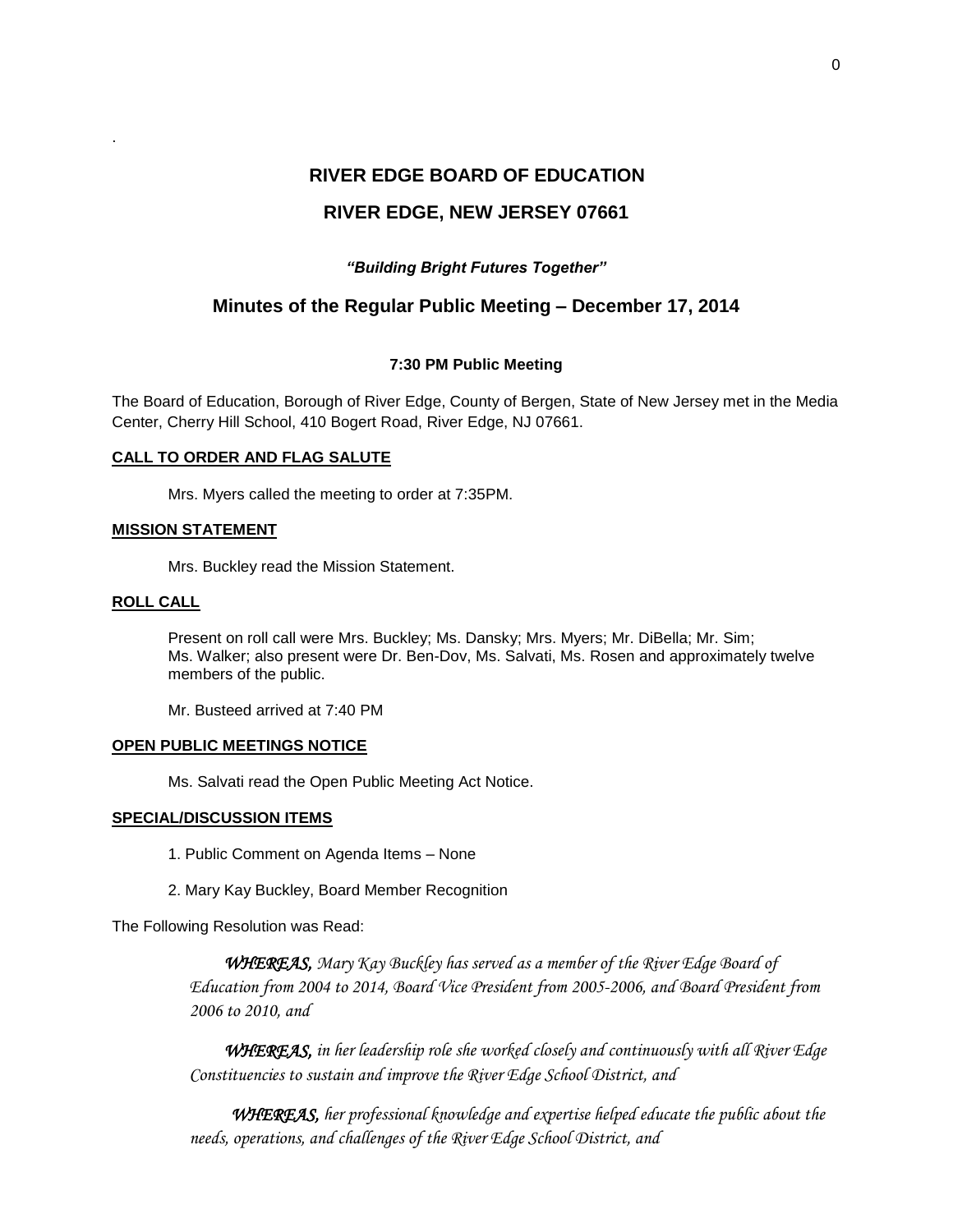*WHEREAS, during her tenure of office she gave generously of her time and talents in fulfilling her responsibilities in this role and in the continuance of the tradition of educational excellence in the River Edge School District, and*

 *WHEREAS, her dedication to the improvement of the educational programs, played an instrumental role in educating the public related to the successful Referendum, through the construction phase, and the opening of the New Bridge Center, and*

*WHEREAS, her distinguished service to the community and the River Edge School District earned her the NJSBA Archie F. Hay Award, and*

*WHEREAS, she has remained dedicated to the ideals of the role of the Board in the achievement of educational excellence,*

 *NOW THEREFORE, BE IT RESOLVED, that the Board of Education of the Borough of River Edge on this Seventeenth day of December, Two Thousand and Fourteen spread upon its minutes this Resolution of Appreciation for her valued service and leadership.*

Ayes: Mrs. Buckley, Mr. Busteed, Ms. Dansky, Mr. DiBella, Mrs. Myers, Mr. Sim, Ms. Walker Nays: None

3. Board Self Evaluations and Board Goals - Alfred Annunziata

Alfred Annunziata from New Jersey School Boards Association reviewed the board's self evaluations. Discussions were held regarding the results in each area. The River Edge Board of Education ranked high in all areas. Mr. Annunziata answered all questions asked by the board members.

### **REPORTS**

### **SUPERINTENDENT**

Dr. Ben-Dov reported on the following:

- Winter Concerts are taking place this month. Roosevelt's took place today. It was a fantastic concert and Cherry Hill's will be tomorrow at 1:30pm.
- Parent Academy is going strong. Mathematics Common Core and Fluency Night for grades K-2 was on Wednesday, December 10<sup>th</sup>. Forty people attended and Dr. Ben-Dov received excellent feedback.
- Tri-District is stepping up training regarding PARCC for teachers and staff. Training was held on Monday, December  $15<sup>th</sup>$  and Tuesday, December  $16<sup>th</sup>$  for grades 3-6 in literacy. Math training and Technology will be in January. Teachers also took the PARCC test two weeks ago. Dr. Ben-Dov attended the Superintendent's Roundtable and they had a discussion on PARCC. PARCC testing has a tentative schedule for this school year. The students must take the test between March 2 and March  $27<sup>th</sup>$ . The students will all be tested in the morning.
- The Technology Committee met today after school. They discussed the results of the surveys from the River Edge teachers. Sixty teachers responded to the survey and many areas of strengths were listed: (1) many more teachers are using google applications (2) Benchmarking is done electronically (3) chrome books have been a huge asset (4) the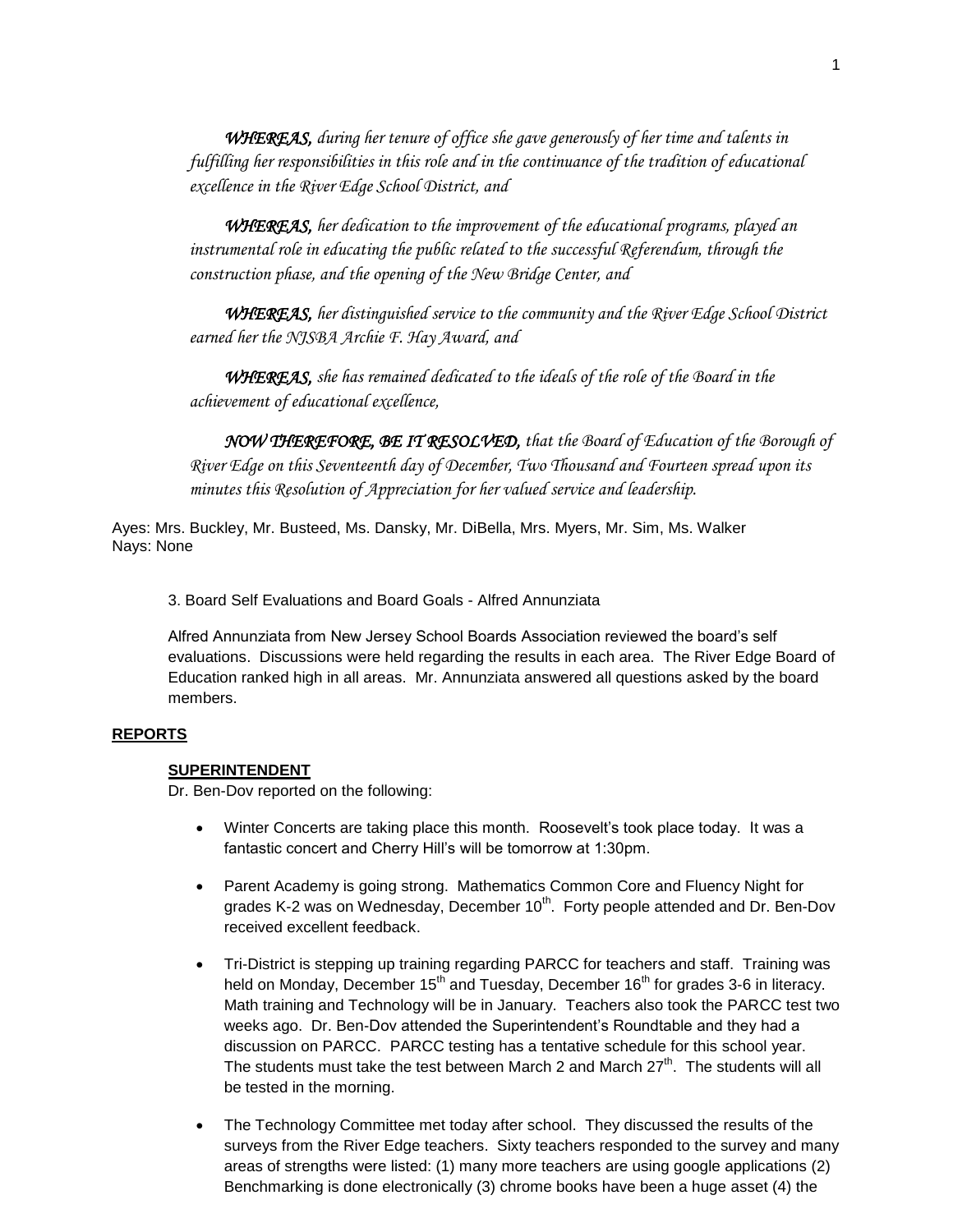teachers are beginning to better understand the integration of technology into teaching. The areas they found in need are: (1) teachers need more computers for their instructional planning and all the activities we require of them to complete online (2) more planning time with the instructional coach (3) instruction and planning with benchmarking (4) PARCC presents challenges (5) more common planning time. The Biggest area in need is technology for teachers, instructional use, and planning.

• Dr. Ben-Dov wished everyone Happy Holidays.

## **PRINCIPAL'S REPORT**

Ms. Rosen reported on the following:

- On December  $2^{nd}$ , Mrs. Dent and her Music Club sang for the Senior Center. Mr. Levis transported them using the River Edge bus.
- On December 10<sup>th</sup>, additional Generation Text Online training was provided for the 3<sup>rd</sup> and  $4<sup>th</sup>$  grade teachers.
- On December  $22<sup>nd</sup>$ , the Music Club and Dance Troupe will perform for the Kindergarten students.
- Ms. Rosen wished everyone a Happy Holiday.

## **BOARD SECRETARY**

Ms. Salvati reported on the following:

- Ms. Salvati stated mice for 500 computers and 700 ear bud sets were ordered in preparation for PARCC. These supplies are being paid for by our State Aid.
- Ms. Salvati is working on the mid-year review by the County Executive Superintendent. It is due to the County on Friday. It is a three year analysis of key financial data and our per pupil costs.

## **PRESIDENT**

Mrs. Myers had nothing to report.

## **COMMITTEES**

- Ms. Walker attended a Tri-District meeting on December 10th.
- Mrs. Myers attended a Personnel Meeting tonight before the board meeting.

## **MOTIONS TO BE ACTED UPON**

# **ADMINISTRATION/POLICY**

Motion by Mr. Busteed Seconded by Mr. DiBella

> 1. That the Board of Education approve the staff development and travel as per the schedules for December 2014 including relevant mileage reimbursement. (Addendum)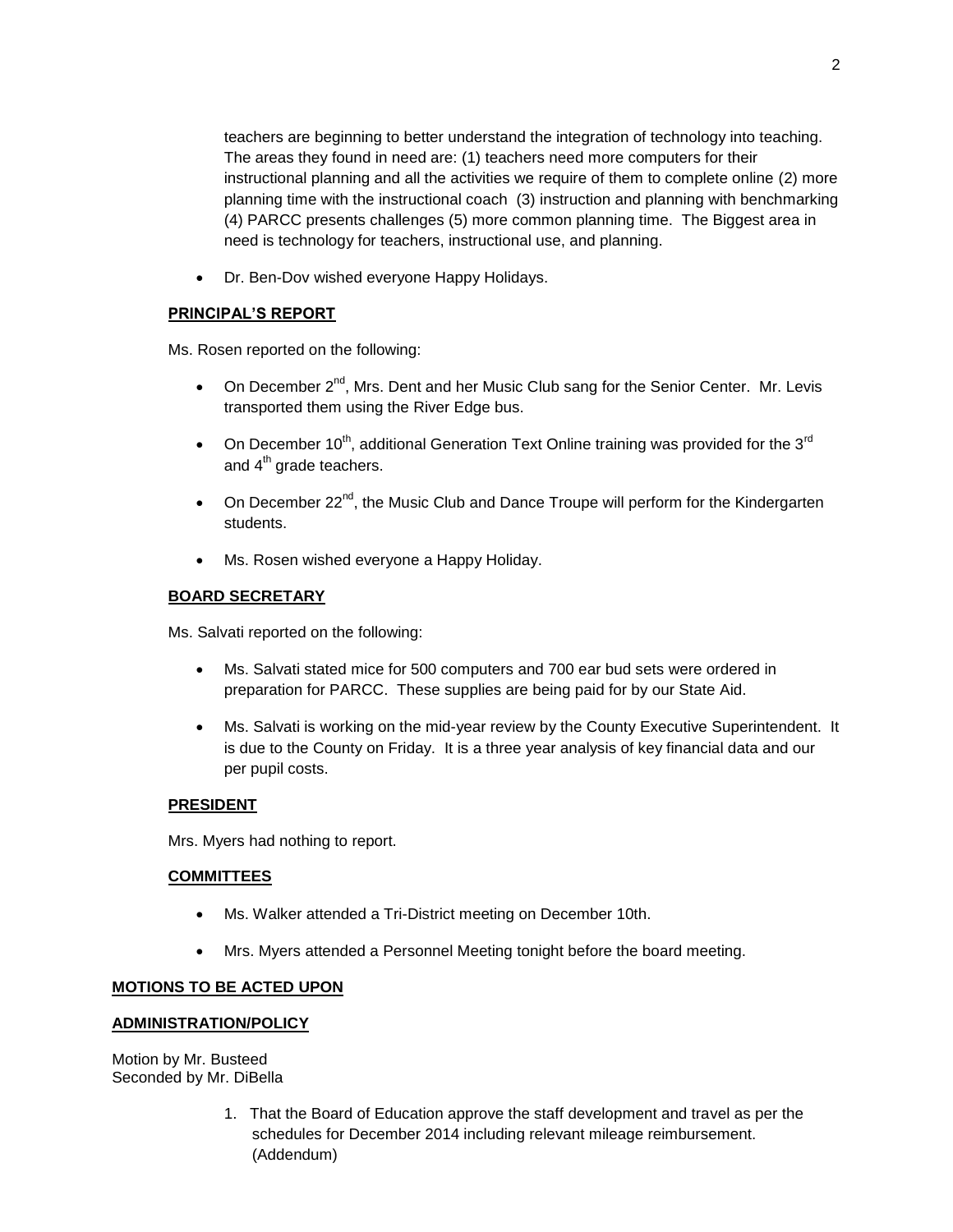2. That the Board of Education approve the following class trip:

| Date    | <b>School</b>  | Grade                 | <b>Destination</b>                      | Cost to<br><b>District</b> |
|---------|----------------|-----------------------|-----------------------------------------|----------------------------|
| 4/14/15 | Cherry<br>Hill | 5 & 6 Art<br>Talented | Museum of<br>Modern Art<br>New York, NY | \$350.00                   |

3. That the Board of Education approve Education Inc. as a provider of educational services for students confined to a medical facility at a rate of \$48 per hour.

Ayes: Mrs. Buckley, Mr. Busteed, Ms. Dansky, Mr. DiBella, Mrs. Myers, Mr. Sim, Ms. Walker Nays: None

### **CURRICULUM/EDUCATION** - None

### **BUILDING & GROUNDS** - None

### **FINANCE/GRANTS/GIFTS**

Motion by Mr. DiBella Seconded by Mrs. Buckley

> 1. That the Board of Education approve the bills & claims dated December, 2014, totaling \$834,580.78 including checks #36862 through #36966. Payrolls dated November 14, 2014 and November 26, 2014, totaling \$1,055,727.15 issued therefore, a copy of such warrants list be attached as part of these minutes. (Addendum)

Ayes: Mrs. Buckley, Mr. Busteed, Ms. Dansky (abstain check # 36942), Mr. DiBella, Mrs. Myers, Mr. Sim Nays: None: Abstained: Ms. Walker

Motion by Ms. Buckley Seconded by Ms. Walker

- 2. That the Board of Education approve the Budget Transfers for the school year 2014- 2015 as of October 31, 2014. (Addendum)
- 3. That the River Edge Board of Education approve the Secretary's and Treasurer's Reports for the period ending October 31, 2014.

Further, we certify that as of October 31, 2014 after review of the secretary's monthly financial report (appropriations section) and upon consultation with the appropriate district officials, to the best of our knowledge no major account or fund has been overexpended in violation of N.J.A.C. 6A:23-2.11 and that sufficient funds are available to meet the districts financial obligation for the remainder of the fiscal year. (Addendum)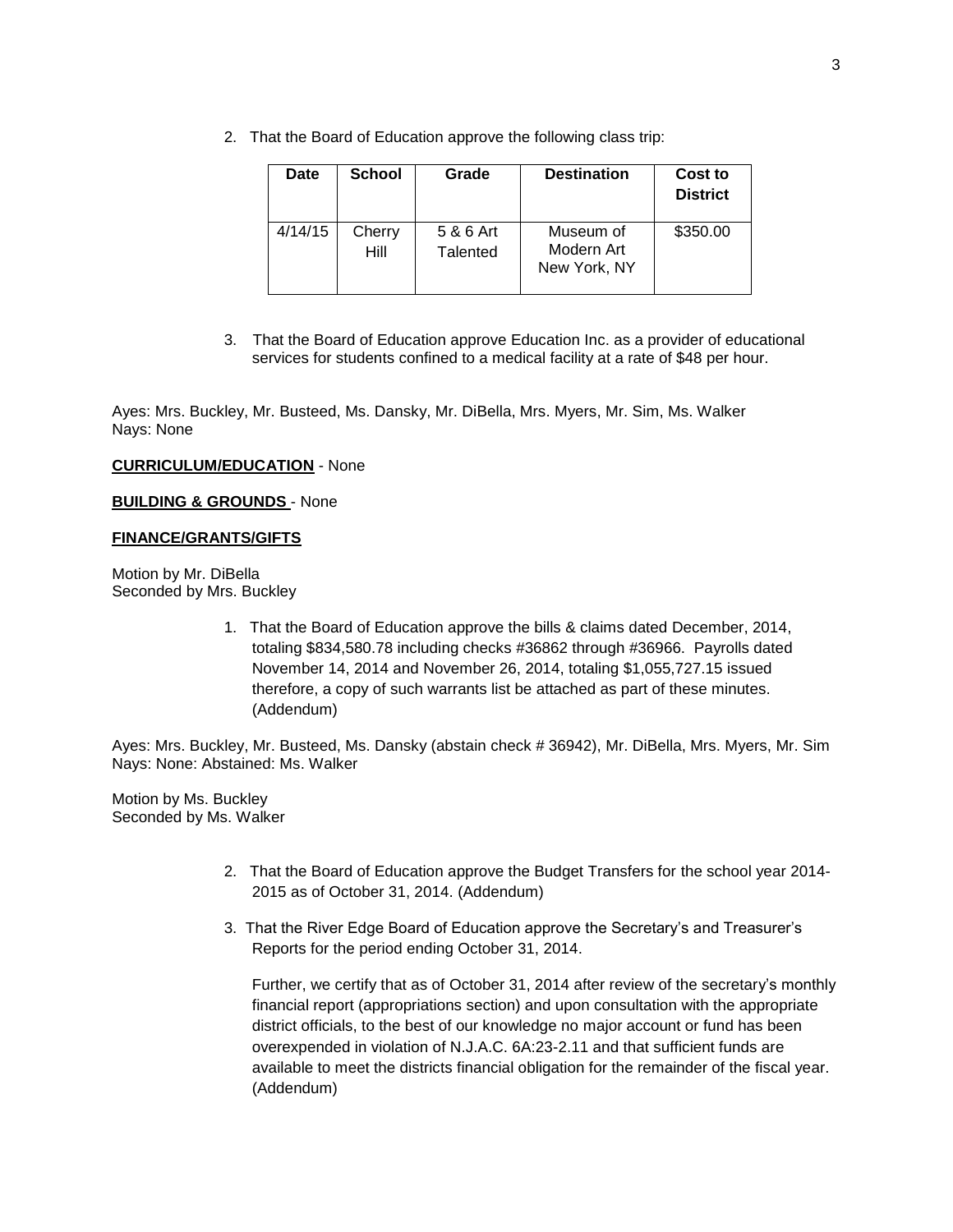4. That the Board of Education approve the amendment to the FY 15 IDEA Grant for carryover funds in the amount of:

> Basic IDEA Grant \$46,104 Pre-School IDEA Grant \$2,526

Ayes: Mrs. Buckley, Mr. Busteed, Ms. Dansky, Mr. DiBella, Mrs. Myers, Mr. Sim, Ms. Walker Nays: None

### **PERSONNEL**

Motion by Ms. Walker Seconded by Ms. Dansky

- 1. That the Board of Education accept, with regret, the resignation of Wendy Rosenoff, District Data Coordinator, effective December 1, 2014.
- 2. That the Board of Education, with the recommendation of the Superintendent, approve Rebecca DelPriore, School Library Media Specialist, December 1, 2014 through June 30, 2015, MA, Step 1.
- 3. That the Board of Education with the recommendation of the Superintendent approve Danielle Rigg for a Child Care Leave of absence to commence on March 1, 2015 through June 30, 2015.
- 4. That the Board of Education with the recommendation of the Superintendent approve the extension for Nichol DelRosso, Leave Replacement Teacher through June 30, 2015.
- 5. That the Board of Education with the recommendation of the Superintendent approve Leah Taylor, Leave Replacement Teacher to commence on or about February 2, 2015 through June 30, 2015.
- 6. That the Board of Education, with the recommendation of the Superintendent approve Krystal Morris as a Student Teacher, from January 26, 2015 to May 1, 2015.
- 7. That the Board of Education, with the recommendation of the Superintendent approve the following as Substitute Teachers for the 2014-2015 School Year.

Ayala Davatgar Krystal Morris Leah Taylor

- 8. That the Board of Education, with the recommendation of the Superintendent approve Alison Stephen, Part-time Aide starting December 18, 2014 through June 30, 2015.
- 9. That the Board of Education, with the recommendation of the Superintendent approve Rosanna Sasso, Roosevelt School Lunch Aide, (1) hour per day, five (5) per week, from on or about December 18, 2014 through June 30, 2015.
- 10. That the Board of Education with the recommendation of the Superintendent approve Caroline Church, Leave Replacement Teacher through January 31, 2015.
- 11. That the Board of Education, with the recommendation of the Superintendent approve Wendy McGinley, Part-time Aide, effective January 13, 2015 to June 30, 2015.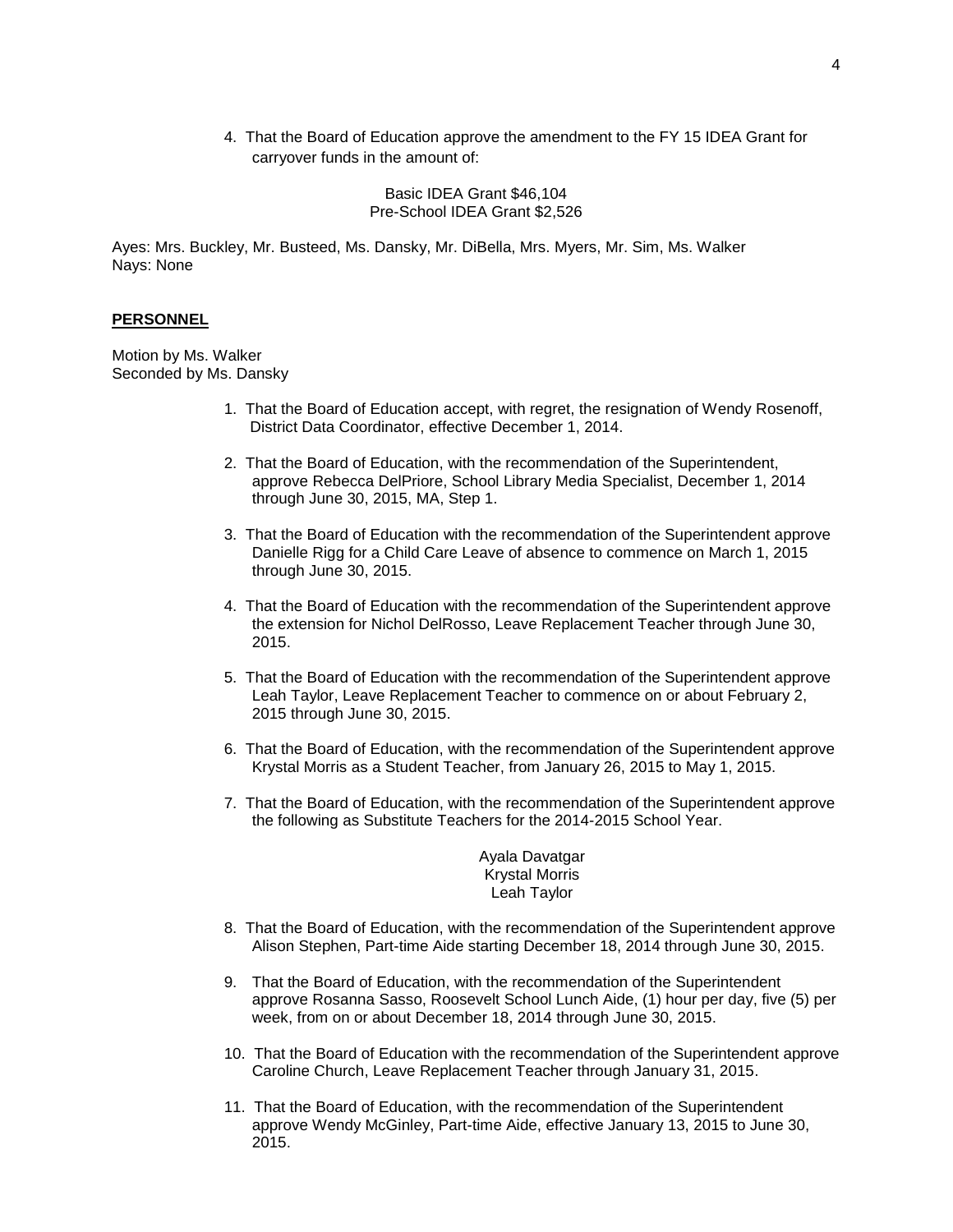12. That the Board of Education, with the recommendation of the Superintendent approve the following as a Speech Intern, from January 12, 2015 to May 1, 2015.

### Ayala Davatgar

- 13. That the Board of Education, with the recommendation of the Superintendent approve Deborah Falla, Part-time Aide, effective January 5, 2015 to June 30, 2015.
- 14. That the Board of Education, with the recommendation of the Superintendent, approve Judith Albrizio, District Data Coordinator, starting, January 5, 2015 through June 30, 2015.

Ayes: Mrs. Buckley, Mr. Busteed, Ms. Dansky, Mr. DiBella, Mrs. Myers, Mr. Sim, Ms. Walker Nays: None

### **RIVER EDGE SPECIAL EDUCATION** -None

### **REGION V ADMINISTRATION & TRANSPORTATION**

Motion by Ms. Dansky Seconded by Mr. Sim

> 1. That the Board of Education approve the bills & claims dated December, 2014 totaling \$691,575.16 including checks #63444 through #63577.

2**. BE IT RESOLVED THAT THE REGION V COUNCIL FOR SPECIAL EDUCATION WILL PROVIDE SHARED SERVICES FOR ITS MEMBER DISTRICTS AND BE IT FURTHER RESOLVED THAT THE RIVER EDGE BOARD OF EDUCATION,** upon recommendation of the Superintendent,, approves the following Region V Shared Services Consultants, Psychologists, Learning Disabilities Teacher Consultants, Social Workers, Speech Language Specialists, Occupational and Physical Therapists, Translators to provide evaluations, direct services and consultation, to non-public and public schools for member districts upon request for the 2014-2015 school year.

| Valley         | Audiology                 |
|----------------|---------------------------|
| Hospital       |                           |
| Catherine      | Teacher                   |
| Cleenput       |                           |
| Janelle Giresi | <b>Physical Therapist</b> |
|                |                           |

3. That the Board of Education approve the following Quote Contract for Ace Transportation.

| ∣ Route #        | Transporter | <b>Per Diem</b>                        |
|------------------|-------------|----------------------------------------|
| Q <sub>200</sub> |             | Nu View Academy   \$271.00 (with aide) |

Ayes: Mrs. Buckley, Mr. Busteed, Ms. Dansky, Mr. DiBella, Mrs. Myers, Mr. Sim, Ms. Walker Nays: None